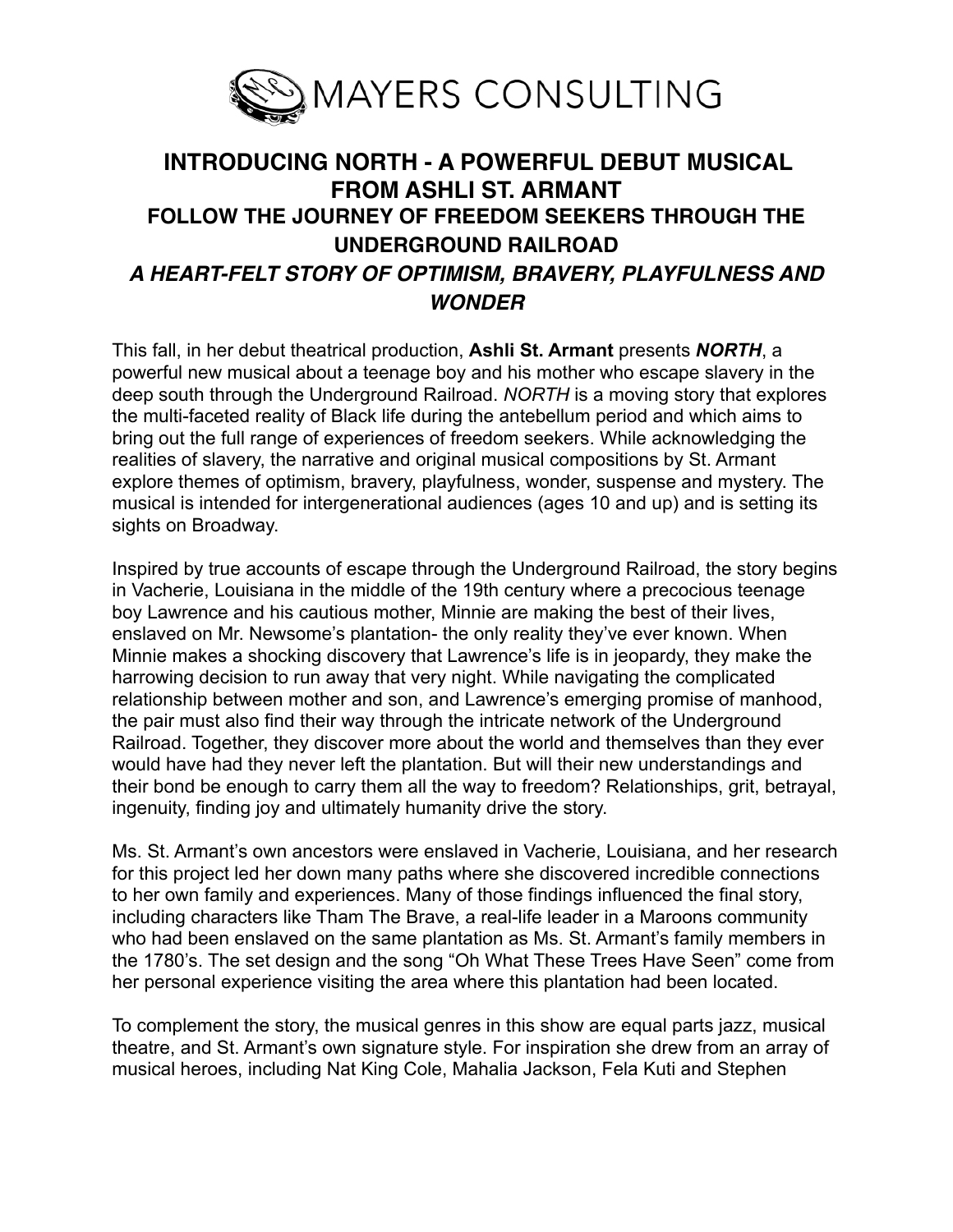Sondheim. Songs include "Never", "Git On Board", "Oh What These Trees Have Seen", "On The Run", "Head Straight, Shoulders Back" and more.

"*This play is bigger than me, and it's a part of me*." says St. Armant "*I hope the audience feels the humanity in these characters because they're alive. For myself, the creative team, and the actors, we've all said that being part of creating this piece has changed us — we've all grown as people. I hope the audience feels this too."*

The show will debut the fall of 2022 in a run of performances with the show's commissioning partners: Lied Center of Kansas (Lawrence, KS), Segerstrom Center for the Arts (Costa Mesa, CA), Chandler Center for the Arts (Chandler, AZ) and Playhouse Square (Cleveland, OH). *NORTH* is produced by Sarah McCarthy, Dandelion Artists, and Ashli St. Armant. A special thank you to the SBA SVOG program which has given the presenters and creator the resources to move forward with this project.

### **NORTH CREATIVE TEAM:**

Isaiah Johnson, Director Rodrigo Varandas, Assistant Director Christopher Scott Murillo, Scenic Design Jojo Siu, Costume Design Tim Swiss, Lighting Design Monik Jones, Choreographer Tristan Dolce, Sound Engineer Chris Schlarb, Music Producer, Big Ego Studios Alex Sadnik, Music Arranger

## **ABOUT ASHLI ST. ARMANT**

Jazz vocalist, composer, musician and musical theater playwright Ashli St. Armant is known for her award-winning work in children's education and entertainment, including her band, [Jazzy Ash and Leaping Lizards](http://www.jazzyash.com/), and her Audible mystery series, Viva Durant, which includes New York Times bestselling story, [Viva Durant and the Secret of the](https://www.audible.com/pd/Viva-Durant-and-the-Secret-of-the-Silver-Buttons-Audiobook/B07WW91GLG)  [Silver Buttons](https://www.audible.com/pd/Viva-Durant-and-the-Secret-of-the-Silver-Buttons-Audiobook/B07WW91GLG).

### **NORTH DEBUT PERFORMANCE DATES:**

### **Lied Center of Kansas -Lawrence, KS**

October 25, 2022 - School Performances October 26, 2022 - School Performance, Public Performance

### **Chandler Center for the Arts- Chandler AZ**

November, 4- School Performance, Public Performance November 5 - Public Performances

### **Segerstrom Center for the Arts- Costa Mesa, CA**